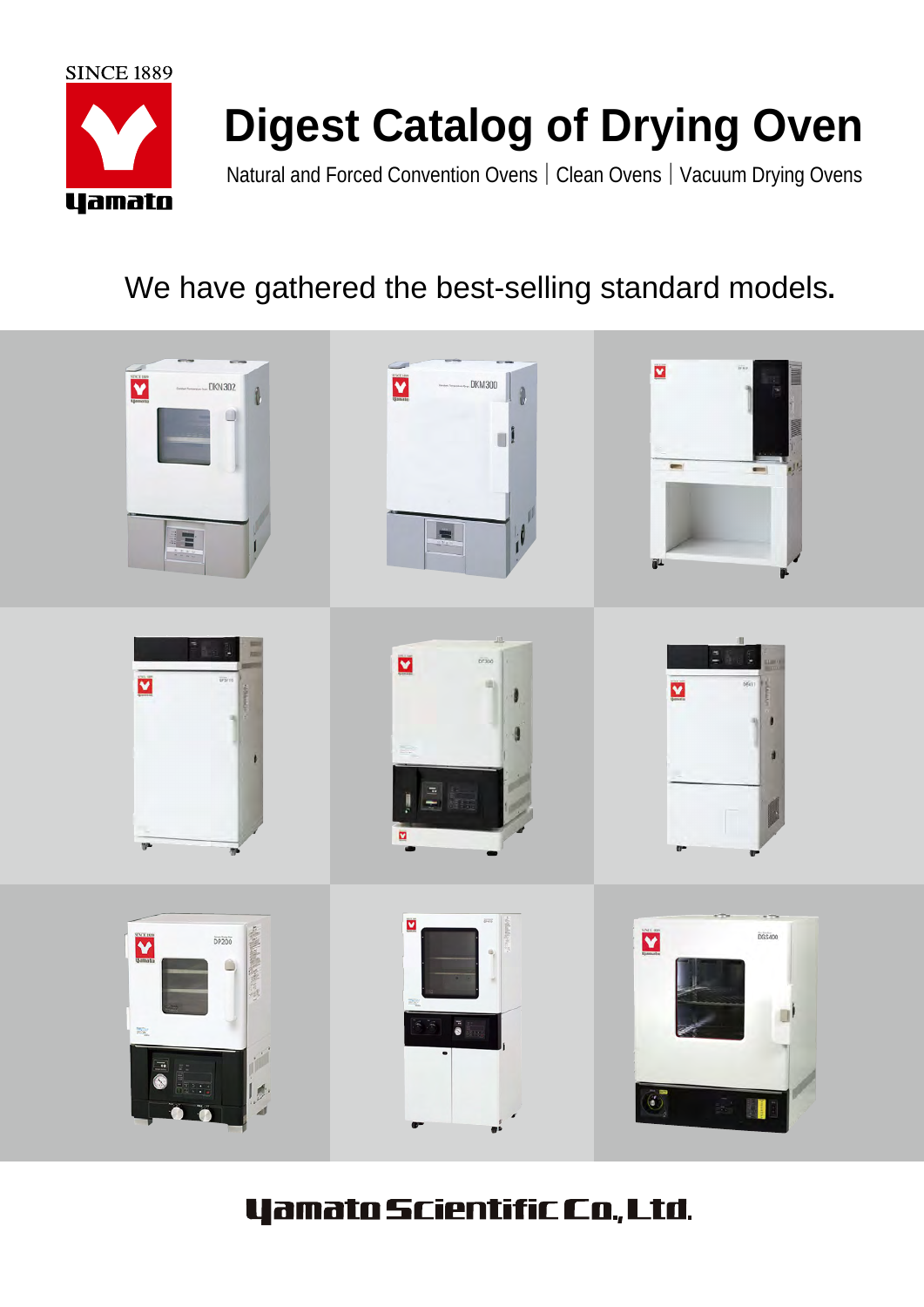### Forced convection type, standard model with program operation



This is a forced convection programmable constant temperature oven equipped with multiple functions, including a programmed operation function, and substantially improved safety functions and operability.

#### **Operations and functions**

- ●It is possible to perform fixed temperature operation, programm operation, quick auto-stop operation, auto-stop operation, and autostart operation with simple operation.
- ●Digital setting method using the operation menu key and ▲▼ keys. The program controller is equipped with a repeat function.
- ●The sub-menu keys can be used to set the overheat protector, calibration offset, and key lock.

#### **Safety and Maintenance**

●Self-diagnostic circuit (temperature sensor error, heater disconnection, auto overheat protection function, SSR short circuit), overheat protector, ELB with overcurrent protection, key lock function, and other safety features.

#### ■Specifications

| Product code       |                                       | 212870                    | 212871                                                  | 212872                                                                                      | 212873<br>212874                 |                            | 212875                     |  |  |  |  |  |
|--------------------|---------------------------------------|---------------------------|---------------------------------------------------------|---------------------------------------------------------------------------------------------|----------------------------------|----------------------------|----------------------------|--|--|--|--|--|
| <b>Model</b>       |                                       | <b>DKN302</b>             | <b>DKN402</b>                                           | <b>DKN602</b>                                                                               | <b>DKN612</b>                    | <b>DKN812</b>              | <b>DKN912</b>              |  |  |  |  |  |
| Circulation method |                                       | Forced convection         |                                                         |                                                                                             |                                  |                            |                            |  |  |  |  |  |
|                    | Operating temp. range                 |                           | RT+10°C to 260°C   RT+10°C to 250°C<br>RT+10°C to 210°C |                                                                                             |                                  |                            |                            |  |  |  |  |  |
|                    | Temp. adjustment accuracy             | ±1°C (at 210°C) JTM K05   |                                                         |                                                                                             |                                  |                            |                            |  |  |  |  |  |
| Performance        | Temp. distribution accuracy           | ±2.5°C (at 210°C) JTM K05 |                                                         |                                                                                             |                                  |                            |                            |  |  |  |  |  |
|                    | Max. temp. reaching time              | Approx. 90 min.           |                                                         | Approx. 120 min.                                                                            |                                  | Approx. 60 min.            |                            |  |  |  |  |  |
|                    | Internal dimensions (WxDxH)           | 300×300×300mm             | 450×450×450mm                                           | 600×500×500mm                                                                               |                                  | 600×500×1000mm             | 1070×500×1000              |  |  |  |  |  |
|                    | External dimensions*2 (WxDxH)         | 410×451×670mm             | 560×601×820mm                                           | 710×651×870mm                                                                               |                                  | 710×651×1608mm             | 1180×651×1616              |  |  |  |  |  |
|                    | Internal capacity                     | 27L                       | 90L                                                     | 150L                                                                                        |                                  | 300L                       | 535L                       |  |  |  |  |  |
|                    | Shelf load capacity                   | Approx. 15kg/pc.          |                                                         |                                                                                             |                                  |                            |                            |  |  |  |  |  |
| Standard           | Number of Shelf support step          | 6 steps                   | 11 steps                                                | 13 steps                                                                                    |                                  | 29 steps                   | 29 stepsx2                 |  |  |  |  |  |
|                    | Shelf support pitch                   | 30mm                      |                                                         |                                                                                             |                                  |                            |                            |  |  |  |  |  |
|                    | Power source 50/60Hz<br>Rated current | AC220V 4A<br>Single-phase | AC220V 6A<br>Single-phase                               | <b>AC115V 13A</b><br>Single-phase                                                           | <b>AC220V 7A</b><br>Single-phase | AC220V 12A<br>Single-phase | AC220V 15A<br>Single-phase |  |  |  |  |  |
|                    | Weight                                | Approx. 35kg              | Approx. 50kg                                            | Approx. 65kg                                                                                |                                  | Approx. 110kg              | Approx. 190kg              |  |  |  |  |  |
|                    | Shelf plate                           |                           |                                                         | Stainless punched metal (The lowest 1 pc. is screwed, and DKN912 is left and right lowest.) |                                  |                            |                            |  |  |  |  |  |
| Accessories        |                                       | 2 pcs.                    |                                                         |                                                                                             |                                  | 4 pcs.                     | 8 pcs.                     |  |  |  |  |  |
|                    | Shelf suport                          | 4 pcs.                    |                                                         |                                                                                             | 16 pcs.<br>8 pcs.                |                            |                            |  |  |  |  |  |

Power plug is not included. The length of the power cord is about 2 meters outside the unit.

※1 Conditions: Temperature and humidity 23°C±5°C, 65%RH±20% (no load). Power supply voltage at 100V AC (200V). ※2 Do not include protrusions

Vacuum over

Natural convetion

Natural convetion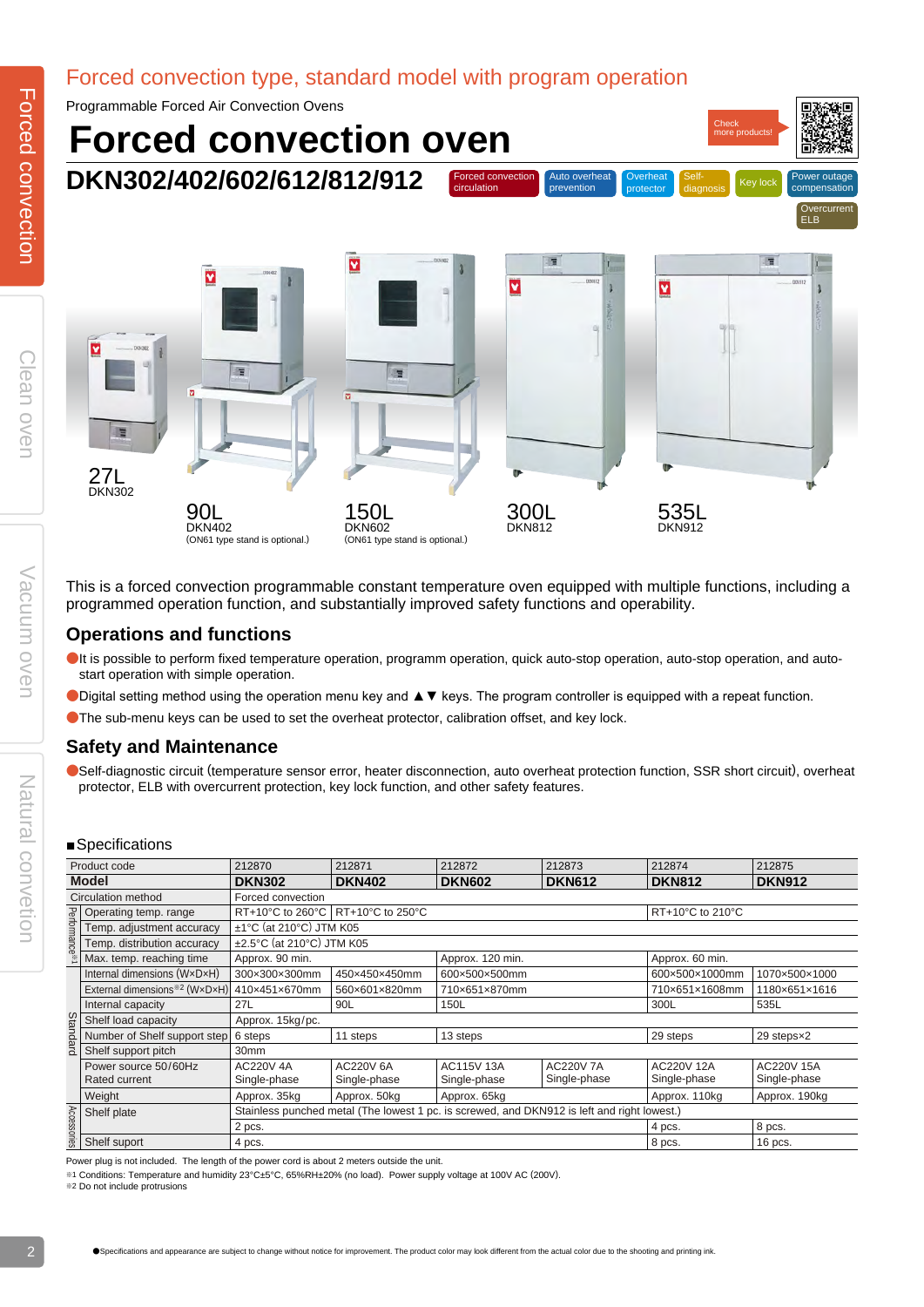Natural convetion

Forced convection type, simple and low-cost type with fixed temperature operation

Economical Forced Convection Ovens



#### ●Can perform fixed temperature operation, quick auto stop operation, auto stop operation, and auto start operation with simple operation.

- ●Digital setting method using dedicated operation menu keys and ▲▼ keys.
- ●Independent overheat protection, calibration offset, and key lock settings are available.

#### **Safety and maintenance**

●Self-diagnostic circuit (temperature input error), power failure compensation function, calibration offset function, overcurrent leakage breaker, independent overheat protection, and other safety features are provided.

#### ■ **Specifications**

| Product code |                               | 212876                                                                   | 212877                 | 212878           |  |  |  |  |  |
|--------------|-------------------------------|--------------------------------------------------------------------------|------------------------|------------------|--|--|--|--|--|
| <b>Model</b> |                               | <b>DKM300</b>                                                            | <b>DKM400</b>          | <b>DKM600</b>    |  |  |  |  |  |
|              | Circulation method            | Forced convection                                                        |                        |                  |  |  |  |  |  |
|              | Operating temp. range         | RT+10°C to 260°C                                                         |                        |                  |  |  |  |  |  |
|              | Temp. adjustment accuracy     | ±1°C (at 210°C) JTM K05                                                  |                        |                  |  |  |  |  |  |
| Performance* | Temp. distribution accuracy   | ±2.5°C (at 210°C) JTM K05                                                |                        |                  |  |  |  |  |  |
|              | Max. temp. reaching time      | Approx. 60 min. (RT +10°C to 210°C), Approx. 90 min. (RT +10°C to 260°C) |                        |                  |  |  |  |  |  |
|              | Internal dimensions (WxDxH)   | 300×300×300mm                                                            | 450×450×450mm          | 600×500×500mm    |  |  |  |  |  |
|              | External dimensions*2 (WxDxH) | 410×451×670mm                                                            | 560×601×820mm          | 710×651×870mm    |  |  |  |  |  |
|              | Internal capacity             | 27L                                                                      | 90L                    | 150L             |  |  |  |  |  |
| Standard     | Shelf load capacity           | Approx. 15kg/pc.                                                         |                        |                  |  |  |  |  |  |
|              | Number of Shelf support step  | 6 steps                                                                  | 11 steps               | 13 steps         |  |  |  |  |  |
|              | Shelf support pitch           | 30 <sub>mm</sub>                                                         |                        |                  |  |  |  |  |  |
|              | Power source 50/60Hz          | AC220V 4A Single phase                                                   | AC220V 6A Single phase | <b>AC220V 7A</b> |  |  |  |  |  |
|              | Rated current                 |                                                                          |                        | Single phase     |  |  |  |  |  |
|              | Weight                        | Approx. 35kg                                                             | Approx. 50kg           | Approx. 65kg     |  |  |  |  |  |
| Acces-       | Shelf plate                   | Stainless punched metal (The lowest 1 pc. is screwed), 2 pcs.            |                        |                  |  |  |  |  |  |
|              | Shelf suport                  | 4 pcs.                                                                   |                        |                  |  |  |  |  |  |

Power plug is not included. The length of the power cord is about 2 meters outside the unit.

※1 Conditions: Temperature and humidity 23°C±5°C, 65%RH±20% (no load). Power supply voltage at 100V AC.

※2 Do not include protrusions

We have a dryer specially designed for labware instrument, and on<br>page 10 on this catalog, you will find a product developed through<br>industry-academia collaboration, the safe labware instrument dryer. Other DG series labware instrument dryers are introduced at the end

of this catalog.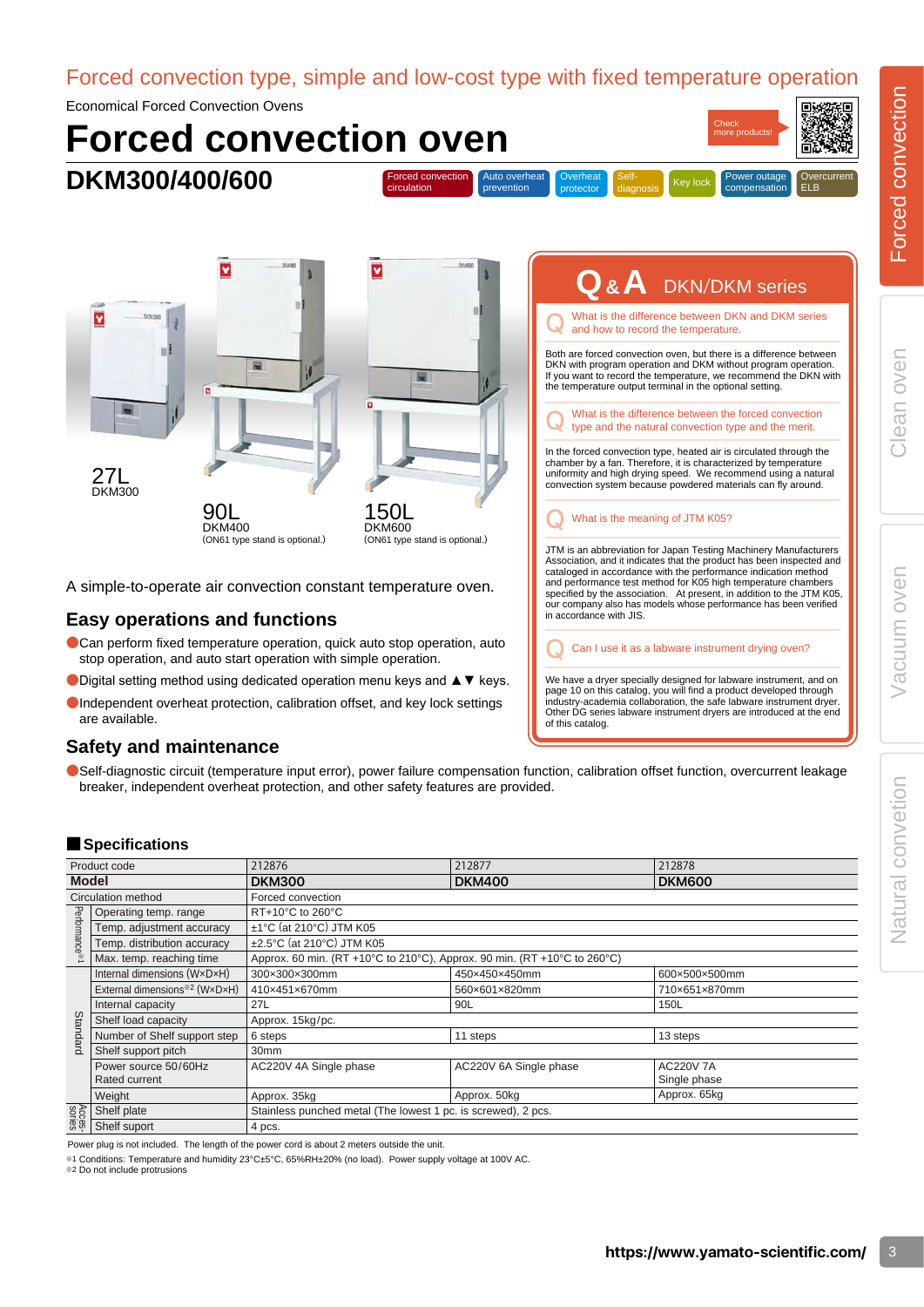### Large drying oven with high precision 260°C/360°C, customization available.

With high accuracy temperature control and exhaust damper

# **Fine Oven DF412/612**・**DH412/612**



Check

鳳凰英男

恩祿神恩



#### **Side flow for uniform heat treatment.**

- ●A variable air speed function is provided as standard to suppress heat treatment of lightweight samples and scattering of powder.
- ●The display visibility and operability of the operation panel are improved by installing a V-type controller, and the monitor display of power consumption, CO<sub>2</sub> emission, and heater operation volume, and variable air speed function are provided as standard.
- ●Programmed operation function is available. (Max. 99 steps, 99 patterns, repetitive operation function)
- ●Quick auto stop operation function and fan error detection function are provided.
- ●Equipped with an exhaust damper.

#### ■ **Specifications**

| Product code                                 |                                                                                                                                                                                                                                                      | 211780                                                                                 | 211781                  | 211782                                                                                 | 211783                  |  |
|----------------------------------------------|------------------------------------------------------------------------------------------------------------------------------------------------------------------------------------------------------------------------------------------------------|----------------------------------------------------------------------------------------|-------------------------|----------------------------------------------------------------------------------------|-------------------------|--|
| <b>Model</b>                                 |                                                                                                                                                                                                                                                      | <b>DF412</b>                                                                           | <b>DF612</b>            | <b>DH412</b>                                                                           | <b>DH612</b>            |  |
| Circulation method                           |                                                                                                                                                                                                                                                      | Forced convection and ventilation                                                      |                         |                                                                                        |                         |  |
| $\mathbf{\tau}$<br>erformance <sup>**1</sup> | Operating temp. range                                                                                                                                                                                                                                | RT+15°C to 260°C                                                                       |                         | RT+15°C to 360°C                                                                       |                         |  |
|                                              | Max. temp. reaching time                                                                                                                                                                                                                             | Approx. 50 min. (270°C setting 260°C pass time)                                        |                         | Approx. 60 min. (370°C setting 360°C pass time)                                        |                         |  |
|                                              | Temp. control accuracy                                                                                                                                                                                                                               | ±0.1°C (at 260°C) JTM K05                                                              |                         | ±0.2°C (at 360°C) JTM K05                                                              |                         |  |
|                                              | Temp. fluctuation                                                                                                                                                                                                                                    | 1.0°C (at 260°C) JIS                                                                   |                         | 2.0°C (at 360°C) JIS                                                                   |                         |  |
|                                              | Temp. distribution accuracy                                                                                                                                                                                                                          | ±1.5°C (at 260°C) JTM K05                                                              |                         | ±2.5°C (at 360°C) JTM K05                                                              |                         |  |
|                                              | 10 $\degree$ C (at 260 $\degree$ C) JIS<br>Temp. gradient                                                                                                                                                                                            |                                                                                        |                         | 12 $\degree$ C (at 360 $\degree$ C) JIS                                                |                         |  |
|                                              | Internal dimensions (WxDxH)                                                                                                                                                                                                                          | 450×450×450mm                                                                          | 600×600×600mm           | 450×450×450mm                                                                          | 600×600×600mm           |  |
|                                              | External dimensions <sup>**</sup> 2 (WxDxH)                                                                                                                                                                                                          | 1050×630×850mm                                                                         | 1200×780×1000mm         | 1050×630×850mm                                                                         | 1200×780×1000mm         |  |
|                                              | Internal capacity                                                                                                                                                                                                                                    | 91L                                                                                    | 216L                    | 91L                                                                                    | 216L                    |  |
|                                              | Power source 50/60Hz                                                                                                                                                                                                                                 | AC220V 10A Single-phase                                                                | AC220V 15A Single-phase | AC220V 13A Single-phase                                                                | AC220V 19A Single-phase |  |
|                                              | Rated current                                                                                                                                                                                                                                        |                                                                                        |                         |                                                                                        |                         |  |
| Standard                                     | Heater                                                                                                                                                                                                                                               | 2.1kW                                                                                  | 3.0kW                   | 2.7kW                                                                                  | 3.75kW                  |  |
|                                              | Number of Shelf support step                                                                                                                                                                                                                         | 9 steps                                                                                |                         |                                                                                        |                         |  |
|                                              | Shelf support pitch                                                                                                                                                                                                                                  | 45 <sub>mm</sub>                                                                       | 60 <sub>mm</sub>        | 45mm                                                                                   | 60 <sub>mm</sub>        |  |
|                                              | Shelf load capacity                                                                                                                                                                                                                                  | Approx. 30kg/pc.                                                                       |                         |                                                                                        |                         |  |
|                                              | Weight                                                                                                                                                                                                                                               | Approx. 112kg                                                                          | Approx. 156kg           | Approx. 112kg                                                                          | Approx. 156kg           |  |
| Acces-                                       | Shelf plate/Shelf suport                                                                                                                                                                                                                             | 2 pcs. / 4 pcs.<br>3 pcs. / 6 pcs.<br>(Stainless steel wire)<br>(Stainless steel wire) |                         | 2 pcs. / 4 pcs.<br>3 pcs. / 6 pcs.<br>(Stainless steel wire)<br>(Stainless steel wire) |                         |  |
|                                              | Power plug is not included. The length of the power cord is about 3 meters outside the unit.<br>*1 Conditions: temperature and humidity : 23°C±5°C, 65%RH±20%, no load, circulating operation (damper fully closed)<br>*2 Do not include protrusions |                                                                                        |                         |                                                                                        |                         |  |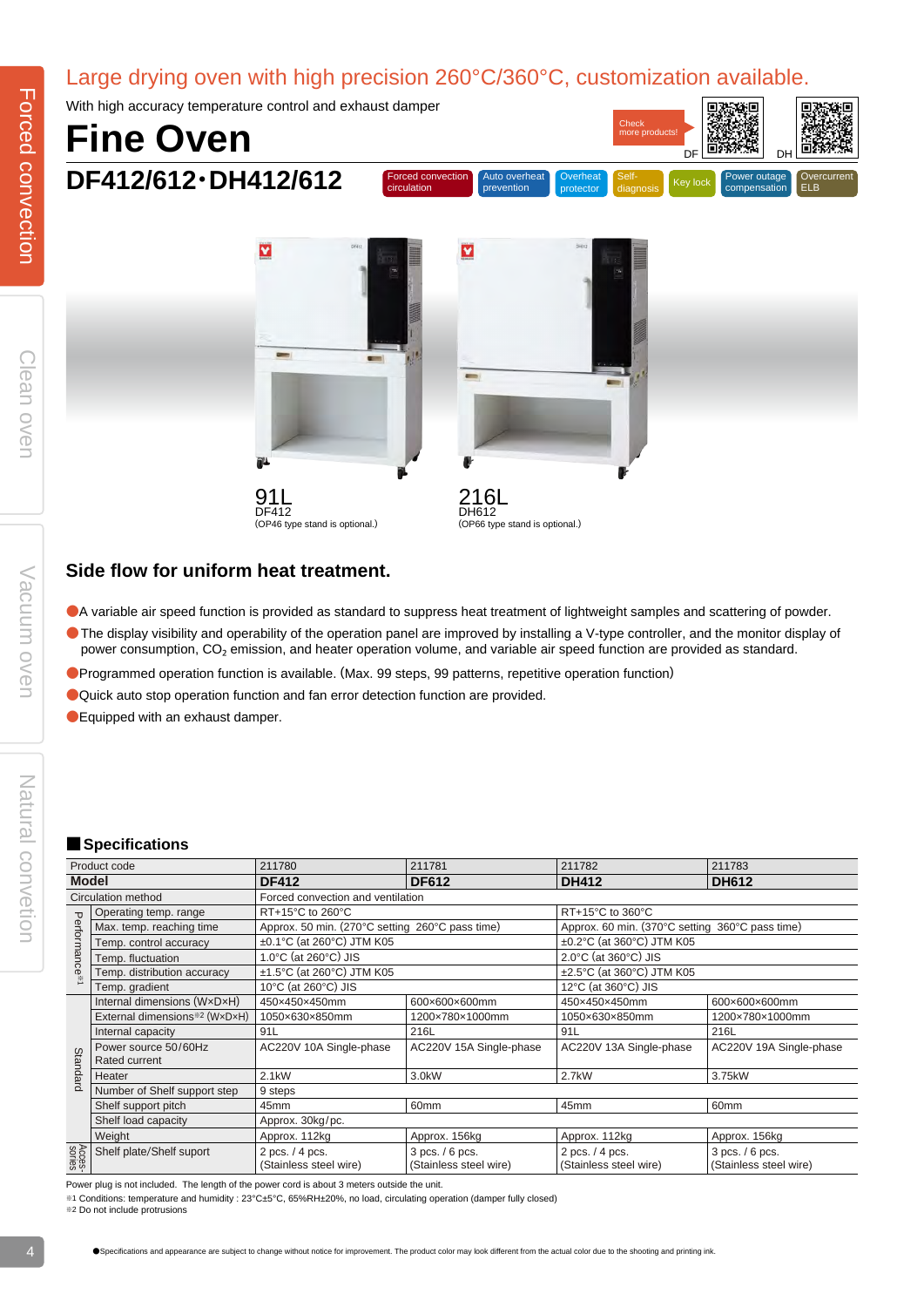Vacuum drying oven Clean oven

Vacuum drying oven

Natural convetion

Clean oven

 $\sum_{i=1}^{n}$ 

### Space saving realized by vertical design, for from production lines to R&D use.

Auto overheat prevention

Large capacity

# **Fine Oven (Tall) DFS710/810** • DHS710/810 **Forced convection**



**In addition to the high-precision control system, the rectifier plate has been improved to improve the temperature control performance. Equipped with a V-type controller to improve the visibility and operability of the operation panel, and standard features such as power consumption and CO2 emission monitoring functions.**

- ●Improved rectifier plate to reduce overshoot and shorten temperature rise time.
- ●The use of security casters prevents contamination of the wheels during transport and movement.
- ●A programmed operation function with up to 99 steps is provided.
- ●The power failure compensation mode selection is equipped with functions such as saving and calling of user setting information.
- ●Equipped with wire type shelves, built-in paperless touch panel recorder, etc. (Optional)
- ●Variable wind speed function as standard equipment suppresses heat treatment of lightweight samples and scattering of powder.

#### ■ **Specifications**

| Product code              |                                                                                                                                                                                                                                                      | 211249                                          | 211250                  | 211251                                          | 211252                 |  |  |  |
|---------------------------|------------------------------------------------------------------------------------------------------------------------------------------------------------------------------------------------------------------------------------------------------|-------------------------------------------------|-------------------------|-------------------------------------------------|------------------------|--|--|--|
| <b>Model</b>              |                                                                                                                                                                                                                                                      | <b>DFS710</b>                                   | <b>DFS810</b>           | <b>DHS710</b>                                   | <b>DHS810</b>          |  |  |  |
| Circulation method        |                                                                                                                                                                                                                                                      | Forced convection and ventilation               |                         |                                                 |                        |  |  |  |
| $\mathbf{\tau}$           | Operating temp. range                                                                                                                                                                                                                                | RT+15°C to 260°C                                |                         | RT+15°C to 360°C                                |                        |  |  |  |
| erformance <sup>**1</sup> | Max. temp. reaching time                                                                                                                                                                                                                             | Approx. 40 min. (at 260°C)                      |                         | Approx. 50 min. (at $360^{\circ}$ C)            |                        |  |  |  |
|                           | Temp. control accuracy                                                                                                                                                                                                                               | ±0.2°C (at 260°C) JTM K05                       |                         | ±0.3°C (at 360°C) JTM K05                       |                        |  |  |  |
|                           | Temp. fluctuation                                                                                                                                                                                                                                    | 3.0°C (at 260°C) JIS                            |                         | 5.0°C (at 360°C) JIS                            |                        |  |  |  |
|                           | Temp. distribution accuracy                                                                                                                                                                                                                          | $\pm 2^{\circ}$ C (at 260 $^{\circ}$ C) JTM K05 |                         | $\pm 3^{\circ}$ C (at 360 $^{\circ}$ C) JTM K05 |                        |  |  |  |
|                           | Temp. gradient                                                                                                                                                                                                                                       | 20°C (at 260°C) JIS                             |                         | 25°C (at 360°C) JIS                             |                        |  |  |  |
|                           | Internal dimensions (WxDxH)                                                                                                                                                                                                                          | 620×750×900mm                                   | 620×750×1200mm          | 620×750×900mm                                   | 620×750×1200mm         |  |  |  |
|                           | External dimensions*2 (WxDxH)                                                                                                                                                                                                                        | 770×965×1580mm                                  | 770×965×1880mm          | 770×965×1580mm                                  | 770×965×1880mm         |  |  |  |
|                           | Internal capacity                                                                                                                                                                                                                                    | 418L                                            | 558L                    | 418L                                            | 558L                   |  |  |  |
|                           | Power source 50/60Hz                                                                                                                                                                                                                                 | AC220V Single-phase                             | AC220V/380V Three-phase | AC220/380V Three-phase                          | AC220/380V Three-phase |  |  |  |
| Standard                  | Heater                                                                                                                                                                                                                                               | 4.5kW                                           | 5.4kW                   | 5.4kW                                           | 6.0kW                  |  |  |  |
|                           | Number of Shelf support step                                                                                                                                                                                                                         | 27 steps                                        | 37 steps                | 27 steps                                        | 37 steps               |  |  |  |
|                           | Shelf support pitch                                                                                                                                                                                                                                  | 30mm                                            |                         |                                                 |                        |  |  |  |
|                           | Shelf load capacity                                                                                                                                                                                                                                  | Approx. 30kg/pc.                                |                         |                                                 |                        |  |  |  |
|                           | Weight                                                                                                                                                                                                                                               | Approx. 175kg                                   | Approx. 190kg           | Approx. 175kg                                   | Approx. 190kg          |  |  |  |
|                           | Shelf plate/Shelf suport                                                                                                                                                                                                                             |                                                 |                         | 2 pcs. / 4 pcs.                                 |                        |  |  |  |
| Acces-                    | Power plug is not included. The length of the power cord is about 4 meters outside the unit.<br>16 Conditions: temperature and humidity : 23°C±5°C, 65%RH±20%, no load, circulating operation (damper fully closed)<br>*2 Do not include protrusions | 2 pcs. / 4 pcs.<br>(Stainless steel wire)       | (Stainless steel wire)  |                                                 |                        |  |  |  |

| Q & A DF/DH DFS/DHS series                                                                                                                                                                                             |
|------------------------------------------------------------------------------------------------------------------------------------------------------------------------------------------------------------------------|
| The forced convection oven and the precision oven have<br>almost the same internal capacity, but what are the<br>differences in usage?                                                                                 |
| Since the concept of the fine oven is for heat treatment and testing,<br>it is designed to have better temperature distribution accuracy (e.g.<br>DF series ±1.5°C) than the forced-air type (e.g. DKN series ±2.5°C). |
| What should do when smell comes out of the workpiece<br>during heat treatment and fills the laboratory?                                                                                                                |
| The fine oven is equipped with an exhaust damper, so it can be con-<br>nected to a duct and exhausted outside the room. This also helps to<br>shorten the temperature drop after the test.                             |
| I want to heat treat a sample that may be inflammability.                                                                                                                                                              |
| For the fine oven, we have a safety fine oven with an explosion vent.<br>In addition, we accept the custom with the digestion function for the<br>battery (increased-safety explosion-proof).                          |
| It is equipped with a variety of safety features, but are<br>there any operational considerations?                                                                                                                     |
| In addition to the processions in the instruction manual, we recommend                                                                                                                                                 |

diagnosis

Check more products!

Overheat Self-<br>protector diagnosis Key lock compensation

compensation

DFS **DHS** 

**Overcurrent** ELB

រលា

**Overheat** 

In addition to the precautions in the instruction manual, we recommend that you open the door with your right hand (for the left hinge) to avoid exposure to hot air.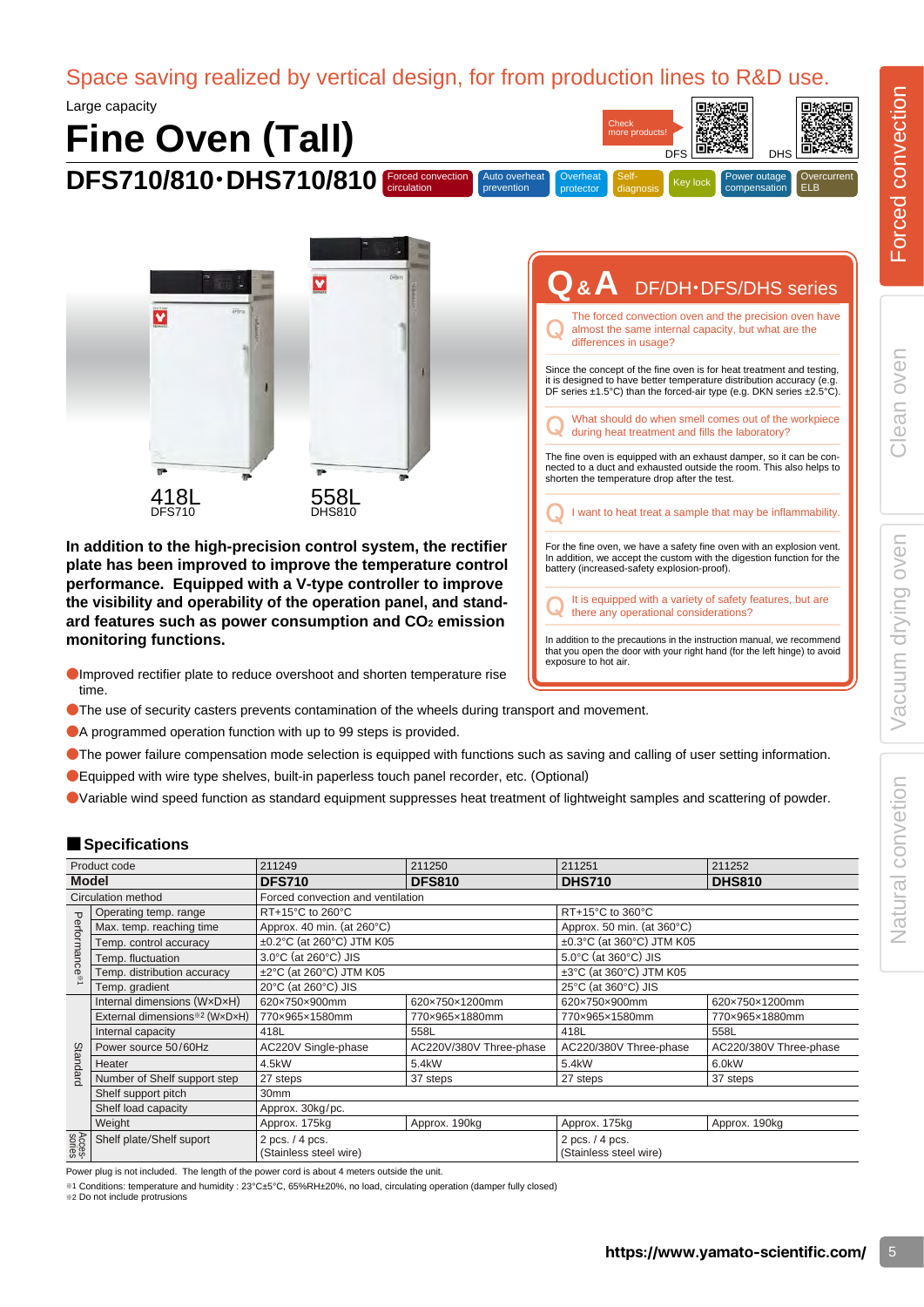### AC220V, 300°C compact clean oven, also maintains Class 100 during temperature rise and decrease.

Compact Clean Ovens





Compact clean oven (Model: DT300)+ Nitrogen gas generator (Model NF300)





Compact tabletop clean oven that can be installed anywhere.

- ●Two units can be stacked on top of each other. (Using the optional stacking bracket)
- ●Maximum operating temperature is 300°C despite its small size.
- ●Cleanliness is Class 100 (JIS Class 5) not only at stable temperature but also during temperature rise and decrease. (Model DT300H)

#### ■ **Specifications**

|                                        | Product code                              | 212614                                                                                                         | 212615                                                                                                                                  |  |  |  |  |
|----------------------------------------|-------------------------------------------|----------------------------------------------------------------------------------------------------------------|-----------------------------------------------------------------------------------------------------------------------------------------|--|--|--|--|
| <b>Model</b>                           |                                           | <b>DT300</b>                                                                                                   | <b>DT300H</b>                                                                                                                           |  |  |  |  |
| Circulation method                     |                                           | Forced convection                                                                                              |                                                                                                                                         |  |  |  |  |
| $\overline{\mathbf{U}}$                | Operating temp. range                     | RT+20°C to 300°C                                                                                               |                                                                                                                                         |  |  |  |  |
|                                        | Max. temp. reaching time                  | Approx. 150 min.                                                                                               |                                                                                                                                         |  |  |  |  |
|                                        | Temp. control accuracy                    | ±0.3°C (at 100°C, 200°C, 300°C) JTM K05                                                                        |                                                                                                                                         |  |  |  |  |
|                                        | Temp. fluctuation                         | 1.0°C (at 100°C, 200°C), 2.0°C (at 300°C) JIS                                                                  |                                                                                                                                         |  |  |  |  |
| erforman                               | Temp. distribution accuracy               | $\pm 2.0^{\circ}$ C (at 100 $^{\circ}$ C), $\pm 4.0^{\circ}$ C (at 200 $^{\circ}$ C, 300 $^{\circ}$ C) JTM K05 | $\pm 1.5^{\circ}$ C (at 100 $^{\circ}$ C), $\pm 2.5^{\circ}$ C (at 200 $^{\circ}$ C), $\pm 3.0^{\circ}$ C (at 300 $^{\circ}$ C) JTM K05 |  |  |  |  |
| ce <sup>*1</sup>                       | Temp. gradient                            | 5°C (at 100°C), 10°C (at 200°C), 12°C (at 300°C) JIS                                                           | 3°C (at 100°C), 5°C (at 200°C), 7°C (at 300°C) JIS                                                                                      |  |  |  |  |
|                                        | <b>Cleanliness</b>                        | Class 100 (JIS class 5 : target particle size: 0.5µm)<br>(when temperature is stable)                          | Class 100 (JIS class 5 : target particle size: 0.5µm) (always)                                                                          |  |  |  |  |
|                                        | Internal dimensions (WxDxH)               | 300×300×300mm                                                                                                  |                                                                                                                                         |  |  |  |  |
|                                        | External dimensions*2 (WxDxH)             | 500×720×840mm                                                                                                  |                                                                                                                                         |  |  |  |  |
|                                        | Internal capacity                         | 27L                                                                                                            |                                                                                                                                         |  |  |  |  |
| Standard                               | Power source 50/60Hz                      | AC220V 6A Single-phase with step-down transformer                                                              |                                                                                                                                         |  |  |  |  |
|                                        | Number of Shelf support step              | 6 steps                                                                                                        |                                                                                                                                         |  |  |  |  |
|                                        | Shelf support pitch / Shelf load capacity | 30mm / Approx. 15kg/pc                                                                                         |                                                                                                                                         |  |  |  |  |
|                                        | Weight                                    | Approx. 87kg                                                                                                   | Approx. 86kg                                                                                                                            |  |  |  |  |
| Accessories Shelf plate / Shelf suport |                                           | 2 pcs. / 4 pcs. (Stainless steel wire)                                                                         |                                                                                                                                         |  |  |  |  |

Power plug is not included. The length of the power cord is about 2 meters outside the unit.

※1 Conditions: temperature and humidity : 23°C±5°C, 65%RH±20%, no load, Power supply voltage at 100V

※2 Do not include protrusions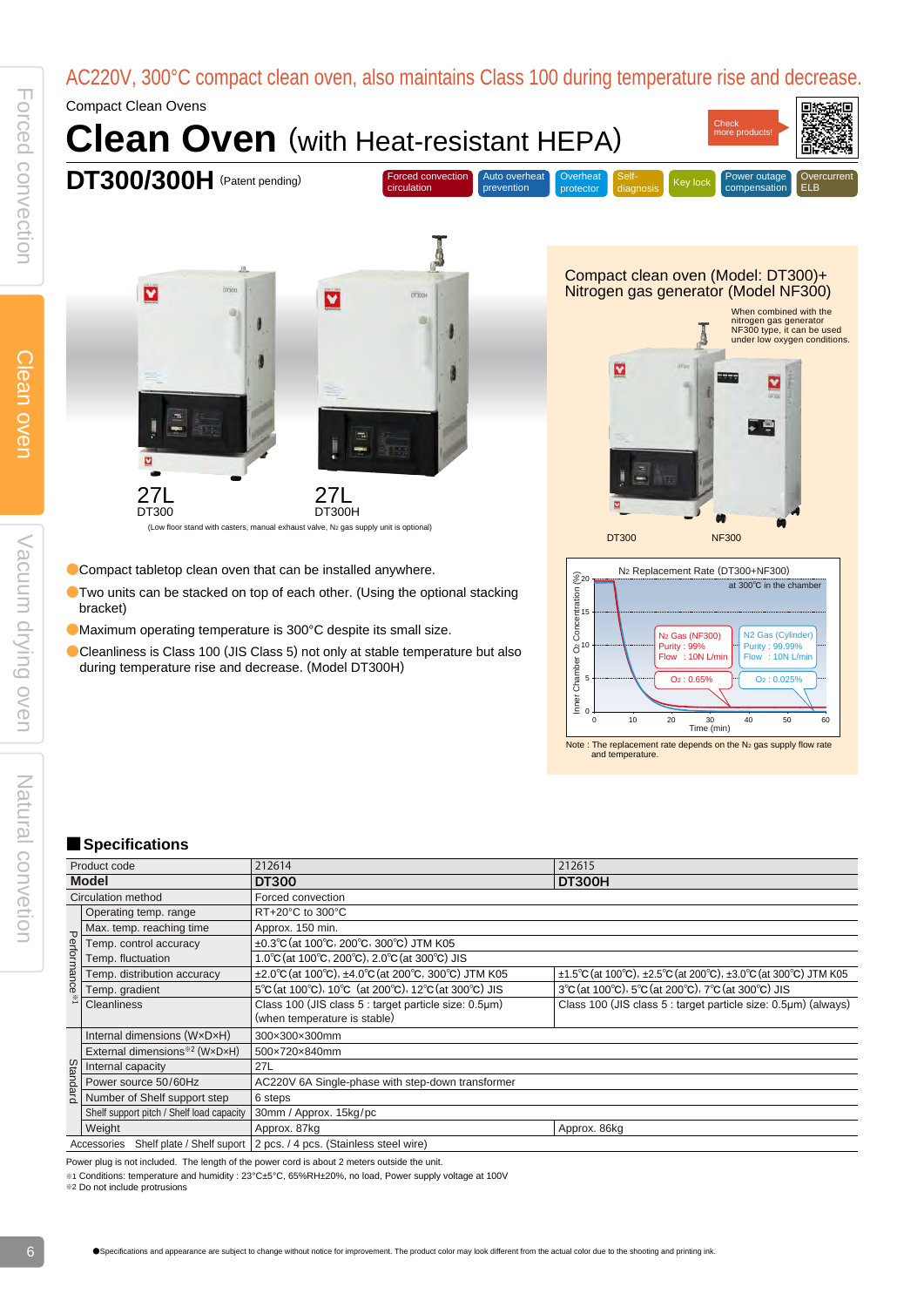**Overcurrent** ELB

### Class 100 cleanliness, clean room installation possible Class 100

Forced convection circulation

Auto overheat prevention

**Clean oven DE411/611**・**DT411/611**

> M 216L 91L DE411 **DT611**

#### **The display visibility and operability of the operation panel have been improved by installing a V-type controller, and the power consumption and CO**2 **emission monitoring functions are equipped as standard.**

- Adoption of anti-fouling casters (to prevent wheel contamination during transport and movement).
- ●3-color display in the differential pressure gauge improves visibility of HEPA filter replacement time.
- ●The addition of an anti-phase (reverse phase) relay improves safety by detecting incorrect power supply wiring during installation.
- ●Improved usability by changing the product height (DE/DT411 type approximately 200mm lower than the conventional model).
- The cable hole diameter has been changed from  $\phi$  30 to  $\phi$  33 compared to the previous model (power plug can be pulled in).
- ●More options than conventional models (cage shelves and simplified clean room support added).

#### ■ **Specifications**

| Product code                         |                               | 212610                                            | 212611                 | 212612                                            | 212613                                                                                                                                                      |  |  |  |
|--------------------------------------|-------------------------------|---------------------------------------------------|------------------------|---------------------------------------------------|-------------------------------------------------------------------------------------------------------------------------------------------------------------|--|--|--|
|                                      | <b>Model</b>                  | <b>DE411</b>                                      | <b>DE611</b>           | <b>DT411</b>                                      | <b>DT611</b>                                                                                                                                                |  |  |  |
|                                      | Circulation method            | Forced convection                                 |                        |                                                   |                                                                                                                                                             |  |  |  |
|                                      | Operating temp. range         | RT+30°C to 260°C                                  |                        | RT+30°C to 360°C                                  |                                                                                                                                                             |  |  |  |
|                                      | Max. temp. reaching time      | Approx. 70 min. (at 260°C)                        |                        | Approx. 80 min. (at 360°C)                        |                                                                                                                                                             |  |  |  |
|                                      | Temp. control accuracy        | $\pm 0.3^{\circ}$ C (at 260 $^{\circ}$ C) JTM K05 |                        | $\pm 0.3^{\circ}$ C (at 360 $^{\circ}$ C) JTM K05 |                                                                                                                                                             |  |  |  |
|                                      | Temp. fluctuation             | $1.0^{\circ}$ C (at 260 $^{\circ}$ C) JIS         |                        | $1.0^{\circ}$ C (at 360 $^{\circ}$ C) JIS         |                                                                                                                                                             |  |  |  |
| Performance <sup>*</sup>             | Temp. distribution accuracy   | ±2.5°C (at 260°C) JTM K05                         |                        | $\pm$ 4.0°C (at 360°C) JTM K05                    |                                                                                                                                                             |  |  |  |
|                                      | Temp. gradient                | 10°C (at 260°C) JIS                               |                        | $20^{\circ}$ C (at $360^{\circ}$ C) JIS           |                                                                                                                                                             |  |  |  |
|                                      | <b>Cleanliness</b>            | Temperature stability class 100                   |                        |                                                   |                                                                                                                                                             |  |  |  |
|                                      | Internal dimensions (WxDxH)   | 450×450×450mm                                     | 600×600×600mm          | 450×450×450mm                                     | 600×600×600mm                                                                                                                                               |  |  |  |
|                                      | External dimensions*2 (WxDxH) | 700×1025×1570mm                                   | 850×1175×1720mm        | 700×1025×1570mm                                   | 850×1175×1720mm                                                                                                                                             |  |  |  |
|                                      | Internal capacity             | 91L                                               | 216L                   | 91L                                               | 216L                                                                                                                                                        |  |  |  |
| Standard                             | Power source 50/60Hz          | AC220/380V Three phase                            | AC220/380V Three phase | AC220/380V Three phase                            | AC220/380V Three phase                                                                                                                                      |  |  |  |
|                                      | Heater                        | 2h.5kW                                            | 3.6kW                  | 3.6kW                                             | 5.2kW                                                                                                                                                       |  |  |  |
|                                      | Number of Shelf support step  | 12 steps                                          | 17 steps               | 12 steps                                          | 17 steps                                                                                                                                                    |  |  |  |
|                                      | Weight                        | Approx. 200kg                                     | Approx. 270kg          | Approx. 200kg                                     | Approx. 270kg                                                                                                                                               |  |  |  |
| Accessories Shelf plate/Shelf suport |                               |                                                   |                        |                                                   | 2 pcs. / 4 pcs. (Stainless steel wire) 3 pcs. / 6 pcs. (Stainless steel wire) 2 pcs. / 4 pcs. (Stainless steel wire) 3 pcs. / 6 pcs. (Stainless steel wire) |  |  |  |

Power plug is not included. The length of the power cord is about 2 meters outside the unit.

※1 Conditions: Temperature and humidity 23°C±5°C, 65%RH±20% . Power supply voltage at 100V AC. atmospheric pressure of 86kPa to 106kPa, and no load.

※2 Do not include protrusions

I want to bake a workpiece that does not like oxidation.<br>Please tell me the options.

Can you tell me more about the cleanliness class 100 (when stable)?

It is used for baking and drying of semiconductors, electronic components, sensors, and optical lenses. A HEPA filter is installed in the oven to realize class 100. Installation in a clean room is also

**Q& A** DT・DE series

Key lock

Check more products!

compensation

The international standard ISO specifies that there should be no more than 100 particles of 0.5μm or larger contained in 1ft<sup>3</sup> (approx. 28L) of air. The clean oven is classified as Class 100

The DT300H achieves Class 100 even when the temperature rises

and declines, providing even higher particle control.

When do you use a clean oven?

diagnosis

All clean ovens have the option of N<sub>2</sub> gas supply supply unit and nitrogen generators are also available. Other communication systems, such as external communication and output terminals, are also available as options, and we accept orders for tabletop labs (100V), such as those installed in clean benches, as well as

custom line applications.

when the temperature is stable.

available as an option.

**Overheat**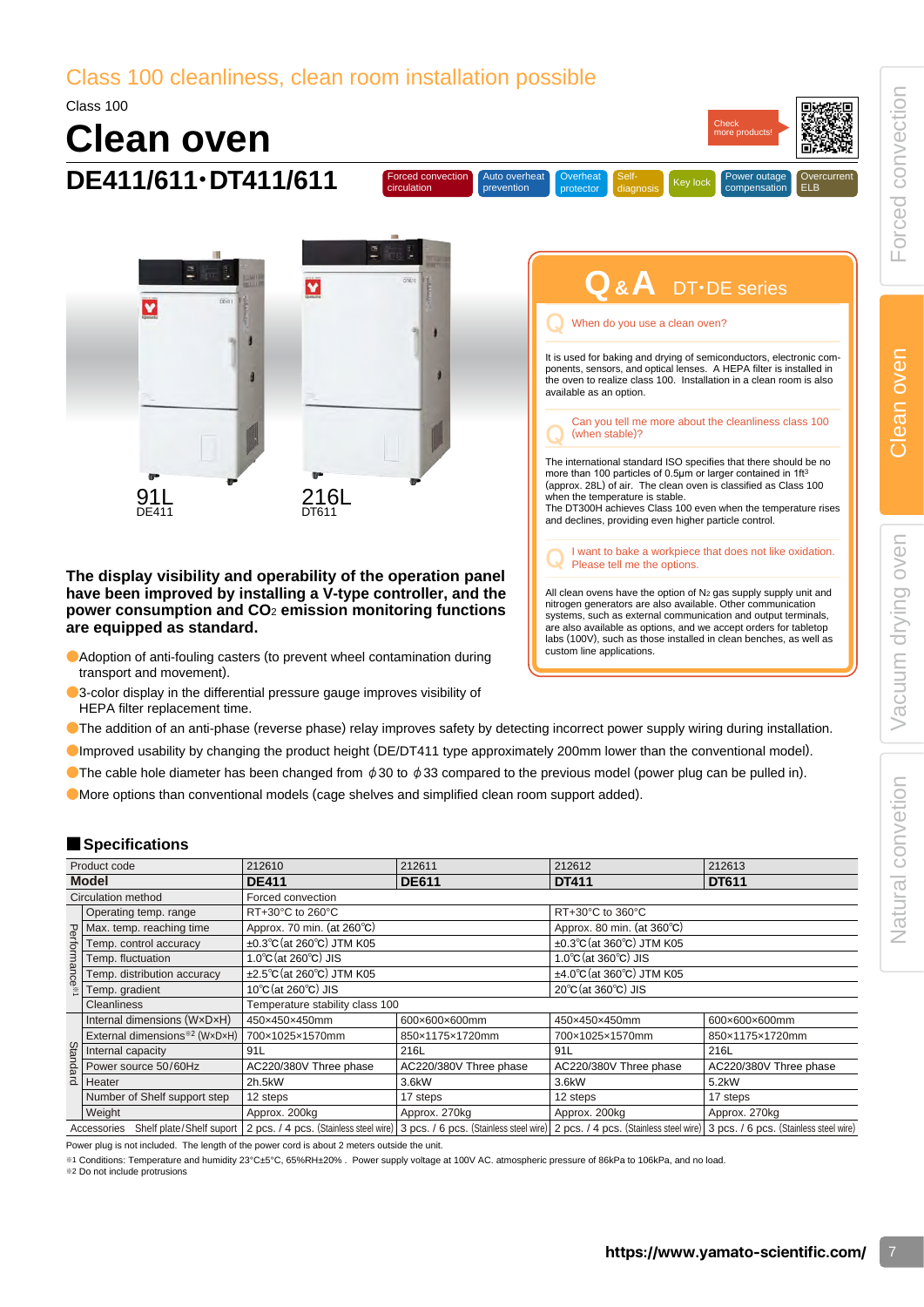### Compact type with program operation function for fast temperature rise time

Check more products!

Benchtop



- ●The unique Z-control function, which supplements the conventional P.I.D. control, reduces the temperature rise time by up to 37% (compared to our conventional products) while suppressing overshoot. Temperature stability during low-temperature operation is also improved.
- Easy-to-see display and easy-to-use operation panel.
- $\bullet$  Equipped with a power consumption/CO<sub>2</sub> emission monitoring function.
- OVarious operation modes : Programmed operation, auto-start/auto-stop operation, timer function, calibration offset function, and various other support functions are provided as standard.
- ●Input/output functions (optional) : 4-20mA temperature output, external communication (RS485) terminal, alarm output, operation signal, time up, event.
- ●Equipped with safety devices : Detects heater disconnection in single unit to prevent abnormal operation due to disconnection. Independent overload protector and leakage breaker are standard equipment.
- ●The wide, easy-to-see observation window is equipped with a polycarbonate protective cover for safety.

#### ■ **Specifications**

|                    | Product code                  | 212156                                                                  | 212157                                             |  |  |  |  |
|--------------------|-------------------------------|-------------------------------------------------------------------------|----------------------------------------------------|--|--|--|--|
|                    | <b>Model</b>                  | <b>DP200</b>                                                            | <b>DP300</b>                                       |  |  |  |  |
| Circulation method |                               | Vacuum drying by decompressed chamber direct heating                    |                                                    |  |  |  |  |
| Performance        | Operating temp. range         | 40 $\degree$ C to 240 $\degree$ C                                       |                                                    |  |  |  |  |
|                    | Operating vacuum range        | 101 to 0.1kPa (760 to 1 Torr)                                           |                                                    |  |  |  |  |
|                    | Temp. adjustment accuracy     | $±1^{\circ}C$ (at 240 $^{\circ}C$ ) JTM K05                             |                                                    |  |  |  |  |
|                    | Temperature fluctuation       | 2.0°C (at 240°C) JIS C60068                                             |                                                    |  |  |  |  |
|                    | Max. temp. reaching time      | Approx. 60 min.                                                         | Approx. 120 min.                                   |  |  |  |  |
|                    | Internal dimensions (WxDxH)   | 200×250×200mm                                                           | 300×300×300mm                                      |  |  |  |  |
|                    | External dimensions*2 (WxDxH) | 400×410×682mm                                                           | 510×460×782mm                                      |  |  |  |  |
|                    | Internal capacity             | 10 <sub>L</sub>                                                         | 27L                                                |  |  |  |  |
| Standard           | Number of Shelf support step  | 3 steps (Fixed) / 63mm                                                  | 4 steps (Fixed) / 71mm                             |  |  |  |  |
|                    | /Shelf support pitch          |                                                                         |                                                    |  |  |  |  |
|                    | Power source 50/60Hz          | AC115/220V Single-phase with step-down transformer                      | AC115/220V Single-phase with step-down transformer |  |  |  |  |
|                    | Weight                        | Approx. 45kg                                                            | Approx. 72kg                                       |  |  |  |  |
|                    | Accessories                   | 2 shelf plates (stainless steel punched metal), load capacity: 15kg/pc. |                                                    |  |  |  |  |
|                    |                               |                                                                         |                                                    |  |  |  |  |

Power plug is not included. The length of the power cord is about 2 meters outside the unit. () in the Power Supply column indicates the breaker capacity and the power supply capacity. ※1 Conditions: Based on rated power supply voltage, room temperature 23°C±5°C, humidity 65%RH±20%, and no load. Operating environment temperature : 5 to 35°C.

※2 Do not include protrusions

Use a vacuum pump with a rated displacement of 50 L/min or more.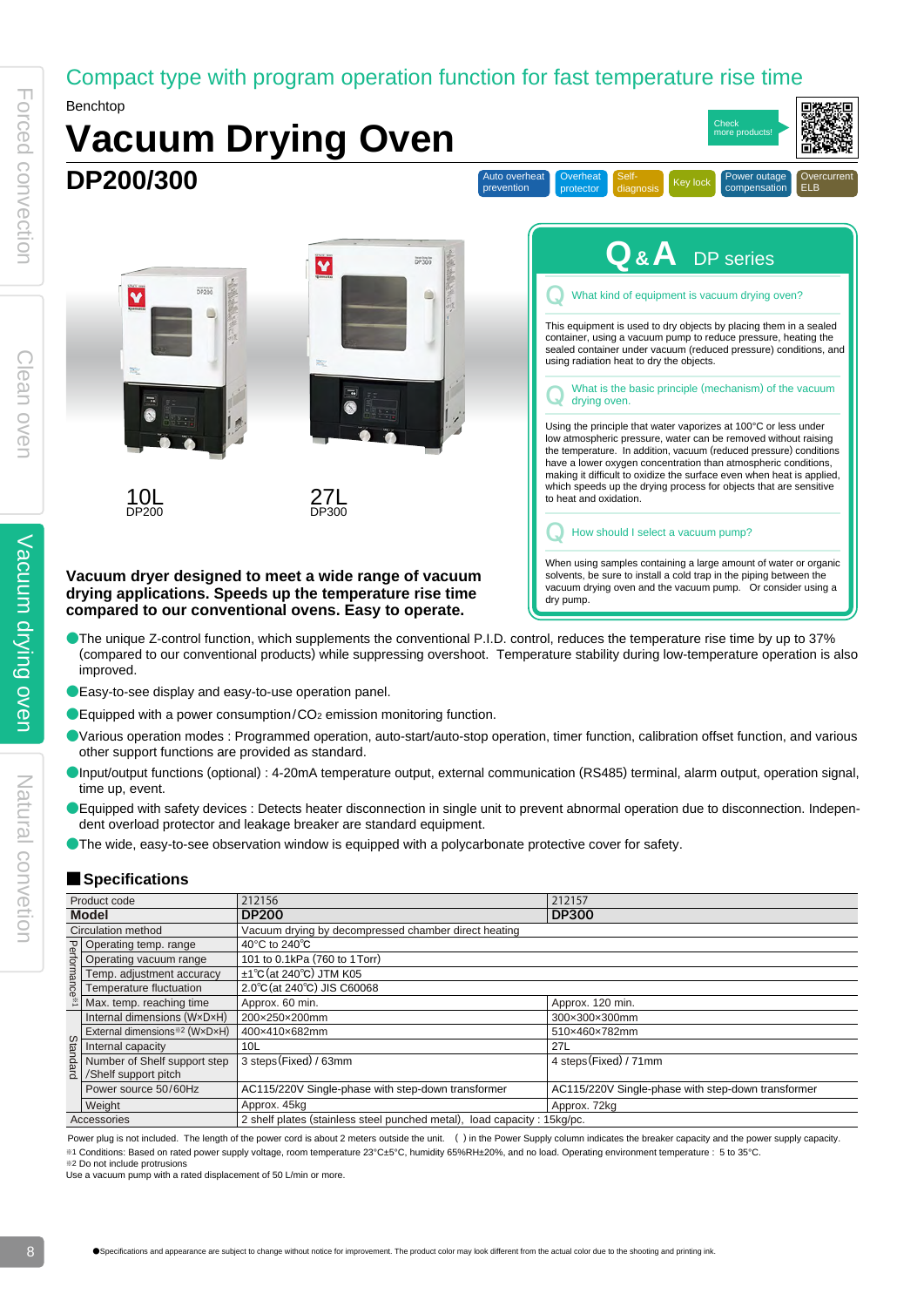Large capacity type with fast temperature rise time and safety-enhanced programmed operation function

# **Vacuum Drying Oven DP410/610**



Auto overheat prevention

#### **This is a high-volume processing type designed to meet a wide range of vacuum drying applications. Workability and safety are also improved by securing space for the vacuum pump, adopting a quick coupling piping system, and equipping an independent overheat prevention circuit.**

- ●The unique Z control function, which supplements the conventional P.I.D. control, reduces the temperature rise time by up to 37% (compared to our conventional products) while suppressing overshoot. Temperature stability during low-temperature operation is also improved.
- $\bullet$  Equipped with a power consumption/CO<sub>2</sub> emission monitoring function.
- ●Various support functions such as programmed operation, auto-start/auto-stop operation, timer function, and calibration offset function are provided as standard.
- ●Input/output functions (optional) : 4-20mA temperature output, external communication (RS485) terminal, alarm output, operation signal, time up, event
- ●Equipped with safety devices : Detects heater disconnection in single unit to prevent abnormal operation due to disconnection. Independent overload protector and earth leakage breaker are equipped as standard.
- The vacuum pump can be stored in the cabinet, making effective use of the limited space. A slide-type vacuum pump stand can be installed in the storage room as an option for easy maintenance.

#### ■ **Specifications**

| Product code |                                                      | 212158                                                                  | 212159                  |  |  |  |  |
|--------------|------------------------------------------------------|-------------------------------------------------------------------------|-------------------------|--|--|--|--|
|              | <b>Model</b>                                         | <b>DP410</b>                                                            | <b>DP610</b>            |  |  |  |  |
|              | <b>Circulation method</b>                            | Vacuum drying by decompressed chamber direct heating                    |                         |  |  |  |  |
| Performance  | Operating temp. range                                | 40°C to 200°C                                                           |                         |  |  |  |  |
|              | Operating vacuum range                               | 101 to 0.1kPa (760 to 1 Torr)*2                                         |                         |  |  |  |  |
|              | Temp. adjustment accuracy                            | $\pm$ 1°C (at 200°C) JTM K05                                            |                         |  |  |  |  |
|              | Temperature fluctuation                              | 3.0°C (at 200°C) JIS C60068                                             |                         |  |  |  |  |
|              | Max. temp. reaching time                             | Approx. 80 min.                                                         | Approx. 100 min.        |  |  |  |  |
|              | Internal dimensions (WxDxH)                          | 450×450×450mm                                                           | 600×650×600mm           |  |  |  |  |
|              | External dimensions*3 (WxDxH)                        | 670×669×15000mm                                                         | 820×819×1650mm          |  |  |  |  |
|              | Internal capacity                                    | 91L                                                                     | 216L                    |  |  |  |  |
| Standard     | Number of Shelf support step<br>/Shelf support pitch | 4 steps (Fixed) / 105mm                                                 | 4 steps (Fixed) / 140mm |  |  |  |  |
|              | Power source 50/60Hz                                 |                                                                         |                         |  |  |  |  |
|              | Rated current                                        | AC220V 11A Single-phase                                                 | AC220V 15A Single-phase |  |  |  |  |
|              | Weight                                               | Approx. 45kg                                                            | Approx. 72kg            |  |  |  |  |
| Accessories  |                                                      | 2 shelf plates (stainless steel punched metal), load capacity: 15kg/pc. |                         |  |  |  |  |

Power plug is not included. The length of the power cord is about 2 meters outside the unit.

※1 Conditions: Temperature and humidity 23°C±5°C, 65%RH±20% (no load).

※2 The attained pressure depends on the vacuum pump.

※3 Do not include protrusions.

Check more products!

compensation

**Overcurrent** ELB

diagnosis

Overheat Self-<br>protector diagnosis Key lock compensation

**Overheat**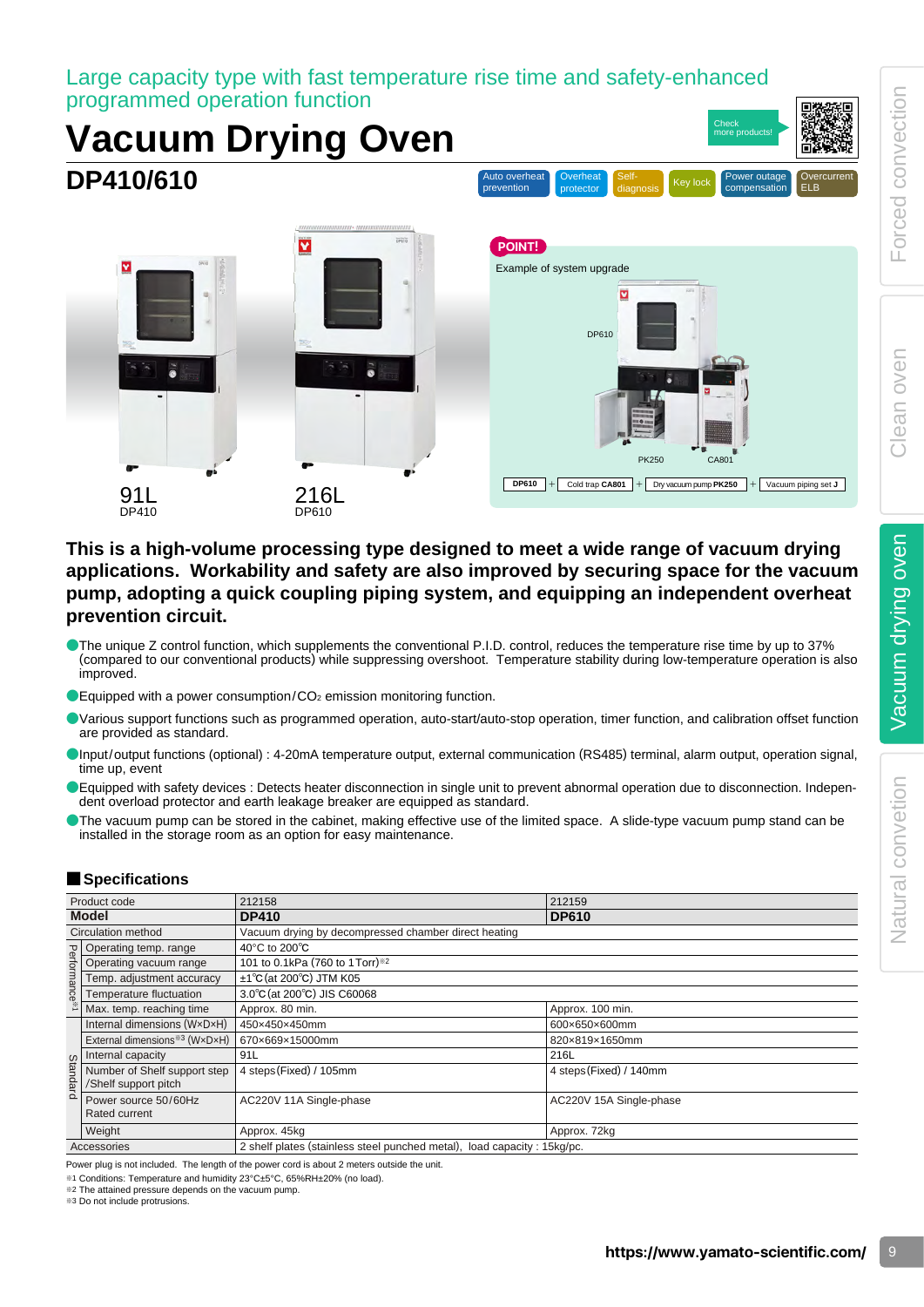### Reduced risk of ignition due to improper use.



#### ●Designed to be foolproof

If the bottom shelf is removed and the specimen is placed directly on the bottom, there is a risk of burnout. The bottom shelf has a special design and is firmly fixed in place. In addition, the bottom panel has no air vents, so even if a plastic goods melts or a small item is dropped, it will not fall directly into the heater room.

- The temperature control range is purposely limited to 110℃, which is sufficient for drying labware, to avoid careless mistakes of accidentally operating at a high temperature.
- **An independent overload protection device is installed on the front of the body** for easy setting and confirmation.



#### A word from the originator

Of all the fire incidents that occur in university laboratories, about 14% are caused by ovens. Almost all of these fire incidents are caused by misuse by the user, but we realized that the majority of these fires can be prevented by design innovations on the equipment side, and with the cooperation of Yamato Scientific co., ltd. we were able to create this ovens. We hope to contribute to reducing the risk of stopping research due to trivial mistakes.

Professor Hitoshi Yamamoto

Safety and Health Management Department, Osaka University

Air duct

due to heat buildup.

an upward air flow even when too many samples are laid out. This prevents abnormal overheating

#### ■ **Specifications**

| Product code          |                                                                                                     | 211919                                                                          | 211920                                                                             |  |  |  |  |  |
|-----------------------|-----------------------------------------------------------------------------------------------------|---------------------------------------------------------------------------------|------------------------------------------------------------------------------------|--|--|--|--|--|
|                       | <b>Model</b>                                                                                        | <b>DGS400</b>                                                                   | <b>DGS800</b>                                                                      |  |  |  |  |  |
| Circulation method    |                                                                                                     | Natural convetion                                                               |                                                                                    |  |  |  |  |  |
|                       | Ambient temperature range                                                                           | $5^{\circ}$ C to $35^{\circ}$ C                                                 |                                                                                    |  |  |  |  |  |
| Operating temp. range |                                                                                                     | $(RT+5°C)$ to 110°C                                                             |                                                                                    |  |  |  |  |  |
|                       | External dimensions (WxDxH)                                                                         | 560×565×755mm                                                                   | 698×710×1615mm                                                                     |  |  |  |  |  |
|                       | Internal dimensions / internal capacity<br>(effective internal dimensions)                          | 460×460×450mm / Approx. 93L<br>$(430\times460\times395$ mm)                     | 620×600×1195mm / Approx. 445L<br>$(600 \times 600 \times 1117$ mm)                 |  |  |  |  |  |
| Standard              | Power source (50/60Hz)                                                                              | AC220V 4A Single-phase with step-down transformer                               | AC220V 7A Single-phase with step-down transformer                                  |  |  |  |  |  |
|                       | Weight                                                                                              | Approx. 45kg                                                                    | Approx. 115kg                                                                      |  |  |  |  |  |
|                       | Number of Shelf support step<br>10 steps / 30mm / W420xD440mm<br>/Shelf support pitch/Size of shelf |                                                                                 | 29 steps / 30mm / W594xD556mm                                                      |  |  |  |  |  |
| Accessories           |                                                                                                     | shelf plate / 1 set of shelf supports<br>(bottom shelf is fixed in the chamber) | 3 shelf plates / 3 set of shelf supports<br>(bottom shelf is fixed in the chamber) |  |  |  |  |  |

自

●Specifications and appearance are subject to change without notice for improvement. The product color may look different from the actual color due to the shooting and printing ink.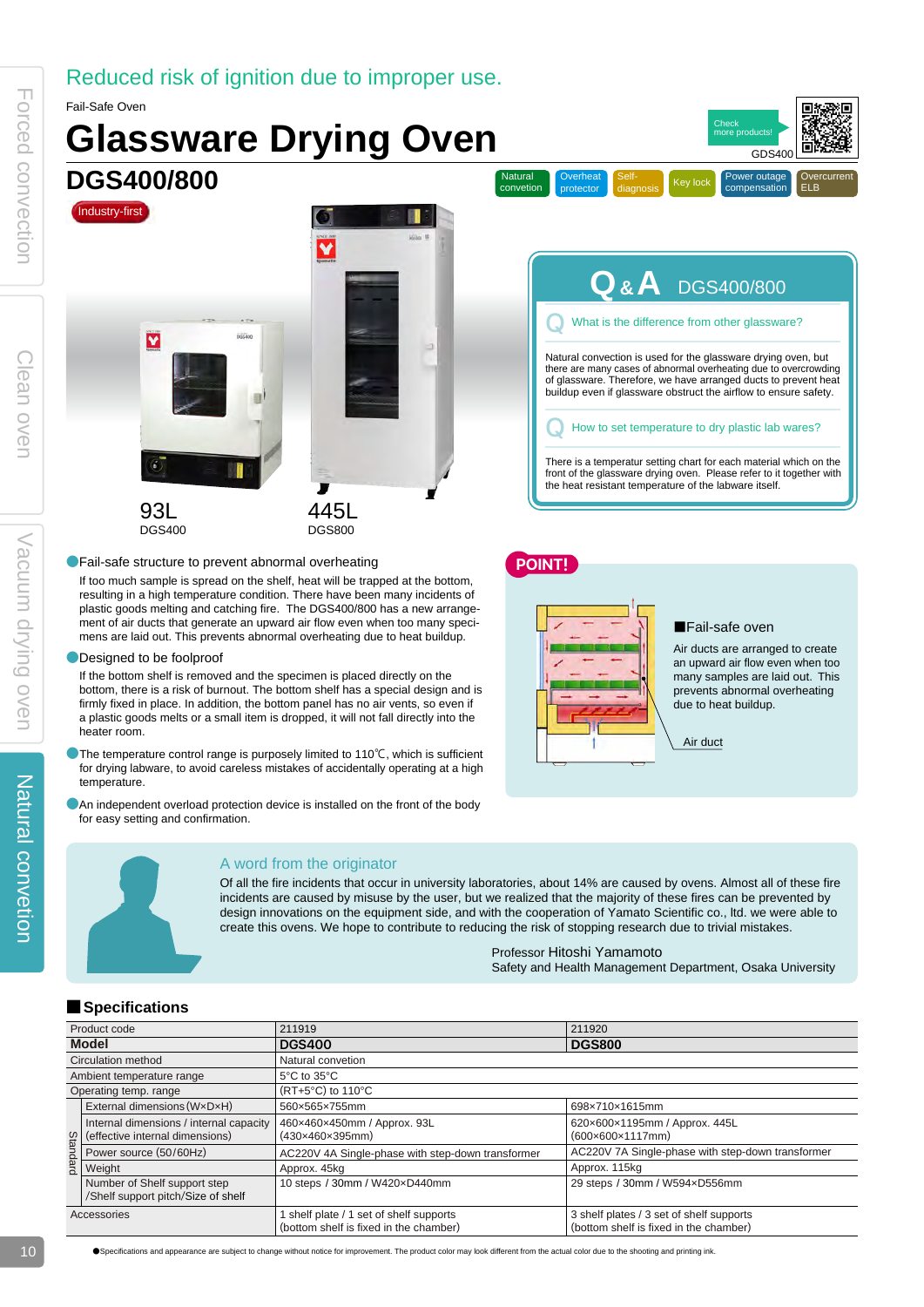# **Other series of Ovens**